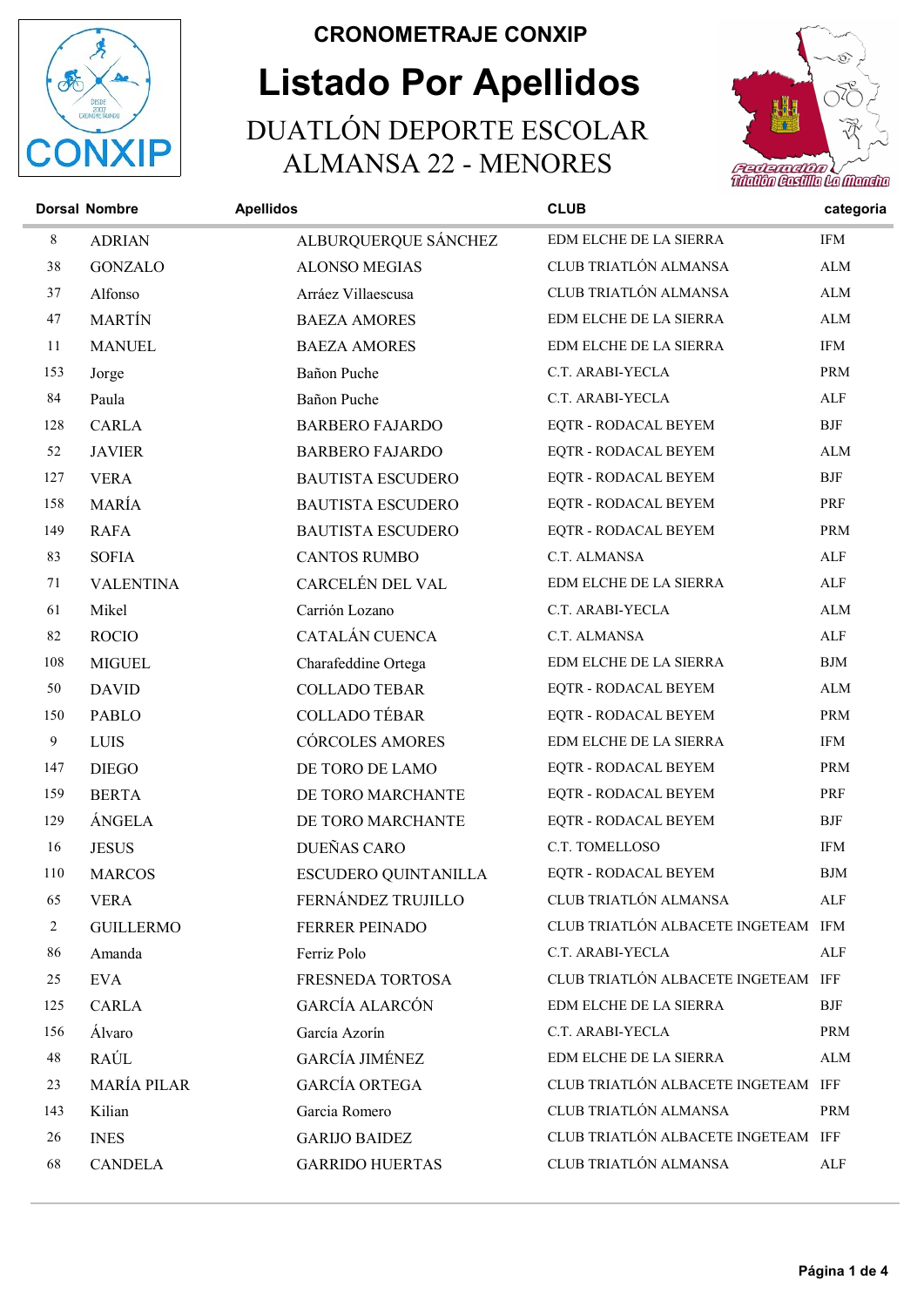|                | <b>Dorsal Nombre</b> | <b>Apellidos</b>                       | <b>CLUB</b>                         | categoria   |
|----------------|----------------------|----------------------------------------|-------------------------------------|-------------|
| 13             | <b>PABLO</b>         | <b>GIMÉNEZ ESTARLICH</b>               | EQTR - RODACAL BEYEM                | <b>IFM</b>  |
| 6              | <b>FERNANDO</b>      | <b>GOMARIZ GONZALEZ</b>                | EDM ELCHE DE LA SIERRA              | <b>IFM</b>  |
| 74             | <b>ANDREA</b>        | <b>GOMARIZ GONZÁLEZ</b>                | EDM ELCHE DE LA SIERRA              | ALF         |
| 70             | <b>BLANCA</b>        | <b>GONZÁLEZ BARBA</b>                  | EDM ELCHE DE LA SIERRA              | <b>ALF</b>  |
| 81             | <b>RAISA</b>         | <b>GONZALEZ GONZALEZ</b>               | CLUB TRIATLÓN ALBACETE INGETEAM ALF |             |
| $\mathbf{1}$   | <b>AYANA</b>         | <b>GONZALEZ GONZALEZ</b>               | CLUB TRIATLÓN ALBACETE INGETEAM IFM |             |
| 66             | <b>SAMIRA</b>        | GONZÁLEZ JIMÉNEZ                       | CLUB TRIATLÓN ALMANSA               | <b>ALF</b>  |
| 118            | <b>SORAYA</b>        | <b>GONZÁLEZ JIMÉNEZ</b>                | CLUB TRIATLÓN ALMANSA               | <b>BJF</b>  |
| 124            | <b>GLORIA</b>        | <b>GRIMALDOS ORTEGA</b>                | EDM ELCHE DE LA SIERRA              | <b>BJF</b>  |
| 72             | ÁNGELA               | <b>GRIMALDOS ORTEGA</b>                | EDM ELCHE DE LA SIERRA              | ALF         |
| 10             | <b>GORKA</b>         | <b>GRIMALDOS RODAS</b>                 | EDM ELCHE DE LA SIERRA              | <b>IFM</b>  |
| $\overline{4}$ | ÓSCAR                | HERNÁNDEZ LÓPEZ                        | CLUB TRIATLÓN ALBACETE INGETEAM IFM |             |
| 15             | <b>GUILLERMO</b>     | HERRAIZ RODRÍGUEZ DE LA<br><b>VERA</b> | EQTR - RODACAL BEYEM                | <b>IFM</b>  |
| 18             | <b>HÉCTOR</b>        | <b>HUERTA HERAS</b>                    | C.T. TRISCHOOL CUENCA               | <b>IFM</b>  |
| 17             | <b>PEDRO</b>         | <b>HUERTA HERAS</b>                    | C.T. TRISCHOOL CUENCA               | <b>IFM</b>  |
| 29             | <b>ALBA</b>          | <b>HURTADO BAÑOS</b>                   | C.T. TOMELLOSO                      | <b>IFF</b>  |
| $\mathfrak{Z}$ | <b>HÉCTOR</b>        | <b>IBÁÑEZ KRYVETSKYY</b>               | CLUB TRIATLÓN ALBACETE INGETEAM IFM |             |
| 126            | <b>AITANA</b>        | IZQUIERDO MUÑOZ                        | EDM ELCHE DE LA SIERRA              | <b>BJF</b>  |
| 60             | SAÚL                 | <b>JIMÉNEZ CHÁVEZ</b>                  | C.T. ARABI-YECLA                    | <b>ALM</b>  |
| 62             | <b>CARMEN</b>        | <b>JIMENEZ FITO</b>                    | CLUB TRIATLÓN ALMANSA               | ALF         |
| 106            | <b>PASCUAL</b>       | <b>JIMÉNEZ FITO</b>                    | CLUB TRIATLÓN ALMANSA               | BJM         |
| 67             | <b>LUCIA</b>         | <b>JOVER GARIJO</b>                    | CLUB TRIATLÓN ALMANSA               | ALF         |
| 85             | Mireya               | Lavirgen Llopis                        | C.T. ARABI-YECLA                    | ALF         |
| 45             | <b>ASIER</b>         | <b>LEAL TELLO</b>                      | CLUB TRIATLÓN ALBACETE INGETEAM ALM |             |
| 19             | <b>JAVIER</b>        | LÓPEZ CÁNOVAS                          | C.T. ARABI-YECLA                    | <b>IFM</b>  |
| 5              | <b>JULEN</b>         | LÓPEZ GALERA                           | EDM ELCHE DE LA SIERRA              | <b>IFM</b>  |
| 154            | ÁLVARO               | LÓPEZ MARTÍNEZ                         | C.T. ARABI-YECLA                    | PRM         |
| 30             | <b>ALEJANDRA</b>     | LÓPEZ MARTÍNEZ                         | C.T. ARABI-YECLA                    | <b>IFF</b>  |
| 78             | <b>IRENE</b>         | <b>LORENZO BLEDA</b>                   | EQTR - RODACAL BEYEM                | ALF         |
| 44             | <b>HUGO</b>          | <b>LORENZO RAMIREZ</b>                 | CLUB TRIATLÓN ALBACETE INGETEAM ALM |             |
| 28             | <b>ELSA</b>          | <b>LORENZO RAMIREZ</b>                 | CLUB TRIATLÓN ALBACETE INGETEAM IFF |             |
| 151            | <b>MARCOS</b>        | <b>LORENZO RAMÍREZ</b>                 | S.D. DIPUTACIÓN ALBACETE            | PRM         |
| 12             | <b>MARIO</b>         | <b>LOZANO RAMÍREZ</b>                  | EQTR - RODACAL BEYEM                | <b>IFM</b>  |
| 157            | SOFÍA                | <b>LOZANO SÁNCHEZ</b>                  | EQTR - RODACAL BEYEM                | PRF         |
| 51             | <b>RUBÉN</b>         | MARQUÉS MARTÍNEZ                       | EQTR - RODACAL BEYEM                | ${\rm ALM}$ |
| $40\,$         | <b>ADRIÁN</b>        | MARTÍNEZ ARTEAGA                       | CLUB TRIATLÓN ALMANSA               | ${\rm ALM}$ |
| 20             | Rodrigo              | Martínez García                        | C.T. ARABI-YECLA                    | IFM         |
| 36             | <b>JESUS</b>         | MARTINEZ SANCHEZ                       | CLUB TRIATLÓN ALMANSA               | ALM         |
| 39             | LEO                  | MARTINEZ SANCHEZ                       | CLUB TRIATLÓN ALMANSA               | ALM         |
| 43             | <b>SACHA</b>         | MONTAGUDO MORILLA                      | CLUB TRIATLÓN ALBACETE INGETEAM ALM |             |
| 146            | JOEL                 | MONTEAGUDO MORILLA                     | CLUB TRIATLÓN ALBACETE INGETEAM PRM |             |
| 27             | <b>ESTELA</b>        | MONTEAGUDO MORILLA                     | CLUB TRIATLÓN ALBACETE INGETEAM IFF |             |
|                |                      |                                        |                                     |             |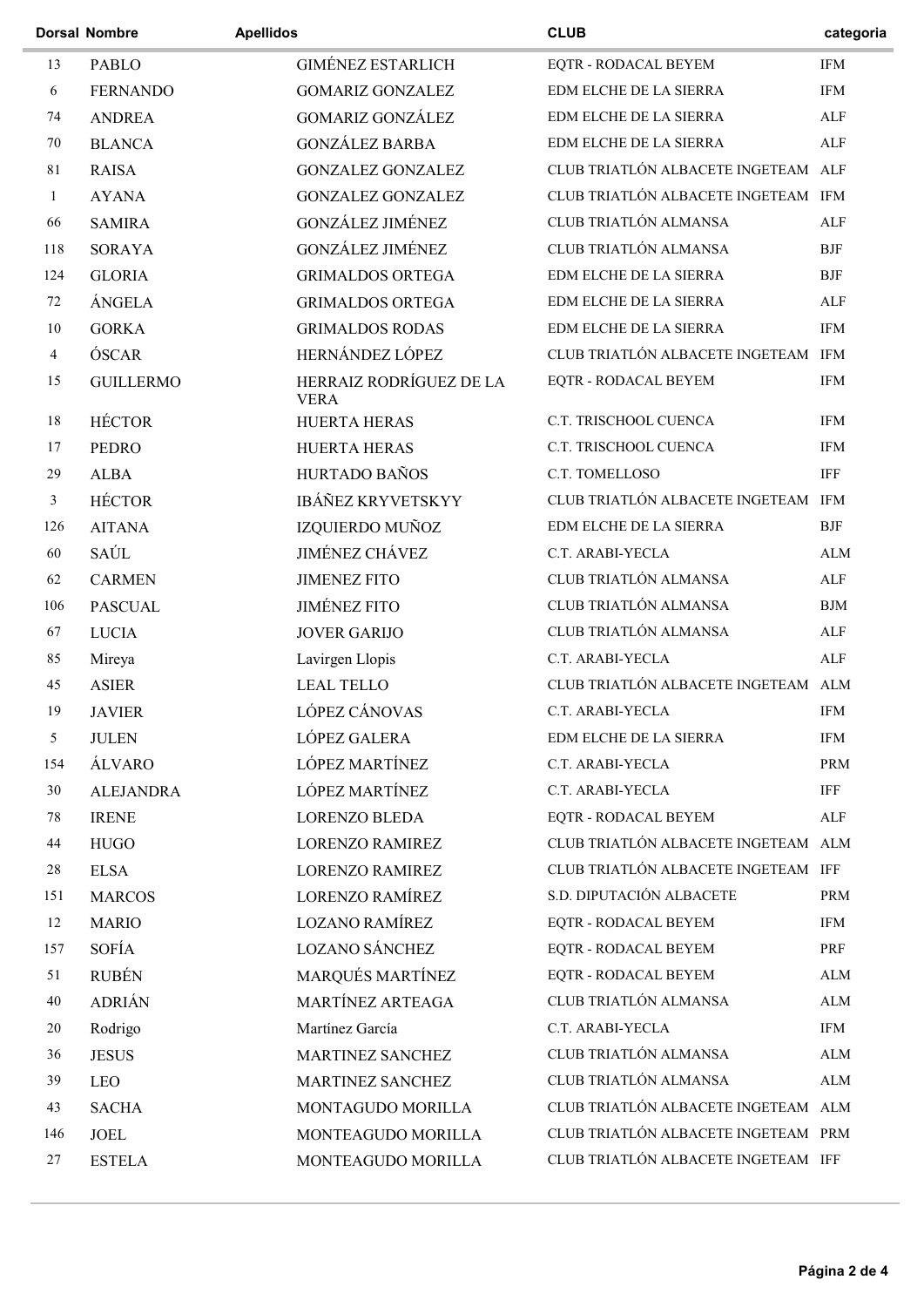|        | <b>Dorsal Nombre</b> | <b>Apellidos</b>       | <b>CLUB</b>                           | categoria   |
|--------|----------------------|------------------------|---------------------------------------|-------------|
| 107    | <b>KILIAN</b>        | MORENO CIFUENTES       | CLUB TRIATLÓN ALBACETE INGETEAM BJM   |             |
| 49     | <b>CARLOS</b>        | MUÑOZ DE LAMO          | EQTR - RODACAL BEYEM                  | ALM         |
| 113    | Juan                 | Muñoz Guerrero         | C.T. ARABI-YECLA                      | BJM         |
| 123    | <b>MARTA</b>         | NAVARRO CEBRIAN        | CLUB TRIATLÓN ALBACETE INGETEAM BJF   |             |
| 119    | <b>IRENE</b>         | NAVARRO CEBRIAN        | CLUB TRIATLÓN ALBACETE INGETEAM BJF   |             |
| 73     | <b>LARA</b>          | ORTEGA CASTILLO        | EDM ELCHE DE LA SIERRA                | ALF         |
| 59     | Gonzalo              | Palao Bautista         | C.T. ARABI-YECLA                      | ALM         |
| 58     | <b>ABEL</b>          | PALAO JAVIER           | C.T. ARABI-YECLA                      | ${\rm ALM}$ |
| 116    | Iker                 | Palao Ponte            | C.T. ARABI-YECLA                      | ${\rm BJM}$ |
| 24     | <b>CECILIA</b>       | PARADA PIÑA            | CLUB TRIATLÓN ALBACETE INGETEAM IFF   |             |
| 41     | <b>GABRIEL</b>       | PARRA SOLER            | CLUB TRIATLÓN ALMANSA                 | ALM         |
| 144    | <b>SAUL</b>          | PASTOR MORENO          | CLUB TRIATLÓN ALBACETE INGETEAM PRM   |             |
| 111    | <b>MATEO</b>         | PIERA MARCHANTE        | EQTR - RODACAL BEYEM                  | <b>BJM</b>  |
| 87     | <b>VIRGINIA</b>      | POLO PALAO             | C.T. ARABI-YECLA                      | ALF         |
| 75     | <b>ALEJANDRA</b>     | POVEDA TÉBAR           | EQTR - RODACAL BEYEM                  | ALF         |
| 53     | <b>JAVIER</b>        | RICO LUNA              | C.T. TOMELLOSO                        | ALM         |
| 114    | David                | Ripoll Carpena         | C.T. ARABI-YECLA                      | <b>BJM</b>  |
| 117    | <b>GUILLERMO</b>     | RODRIGUEZ GARCIA       | TRIATLÓN TÍJOLA - OCIODEPORTE BAZ BJM |             |
| 46     | <b>Bruno</b>         | Rodríguez García       | EDM ELCHE DE LA SIERRA                | ALM         |
| 160    | <b>MARTINA</b>       | RODRÍGUEZ GARCÍA       | TRIATLÓN TÍJOLA - OCIODEPORTE BAZ     | PRF         |
| 130    | Sara                 | Rodríguez Palao        | C.T. ARABI-YECLA                      | <b>BJF</b>  |
| 56     | <b>ÁNGEL</b>         | RODRÍGUEZ PALAO        | C.T. ARABI-YECLA                      | ALM         |
| 115    | Hugo                 | Rodríguez Rico         | C.T. ARABI-YECLA                      | <b>BJM</b>  |
| 55     | Hugo                 | Romero Olmo            | Independiente                         | ALM         |
| 54     | Kevin ionut          | Rotaru                 | C.T. ALMANSA                          | ALM         |
| 112    | Mario                | Rubio Cruz             | <b>FTCLM</b>                          | ${\rm BJM}$ |
| 121    | <b>ICIAR</b>         | <b>RUBIO FELIPE</b>    | CLUB TRIATLÓN ALBACETE INGETEAM BJF   |             |
| 80     | <b>EDURNE</b>        | <b>RUBIO FELIPE</b>    | CLUB TRIATLÓN ALBACETE INGETEAM ALF   |             |
| 14     | <b>AITOR</b>         | <b>RUBIO FERNÁNDEZ</b> | <b>EQTR - RODACAL BEYEM</b>           | IFM         |
| 21     | Pedro Alfonso        | Rubio López            | C.T. ARABI-YECLA                      | <b>IFM</b>  |
| $\tau$ | <b>ANTONIO</b>       | SAGREDO LÓPEZ          | EDM ELCHE DE LA SIERRA                | <b>IFM</b>  |
| 152    | <b>RAUL</b>          | <b>SANCHEZ ARMERO</b>  | Independiente                         | PRM         |
| 79     | <b>NOELIA</b>        | SANCHEZ GÓMEZ          | CLUB TRIATLÓN ALBACETE INGETEAM ALF   |             |
| 142    | <b>CARLOS</b>        | SÁNCHEZ PENADÉS        | CLUB TRIATLÓN ALMANSA                 | PRM         |
| 63     | <b>ADRIANA</b>       | SÁNCHEZ PENADÉS        | CLUB TRIATLÓN ALMANSA                 | ALF         |
| 31     | Aitana               | Sánchez Risueño        | C.T. ARABI-YECLA                      | IFF         |
| 69     | <b>ELENA</b>         | SÁNCHEZ SÁNCHEZ        | EDM ELCHE DE LA SIERRA                | ALF         |
| 109    | <b>MARCOS</b>        | SÁNCHEZ SÁNCHEZ        | EDM ELCHE DE LA SIERRA                | <b>BJM</b>  |
| 155    | Samuel               | Sanz Marco             | C.T. ARABI-YECLA                      | PRM         |
| 42     | <b>HÉCTOR</b>        | SEPULVEDA GÓMEZ        | CLUB TRIATLÓN ALMANSA                 | ${\rm ALM}$ |
| 120    | <b>LLUVIA</b>        | <b>SEVILLA CEBRIAN</b> | CLUB TRIATLÓN ALBACETE INGETEAM BJF   |             |
| 76     | <b>CLARA</b>         | <b>SEVILLA CUESTA</b>  | EQTR - RODACAL BEYEM                  | ALF         |
| 22     | <b>SALVADOR</b>      | SORIANO DÍAZ           | C.T. ARABI-YECLA                      | IFM         |
|        |                      |                        |                                       |             |